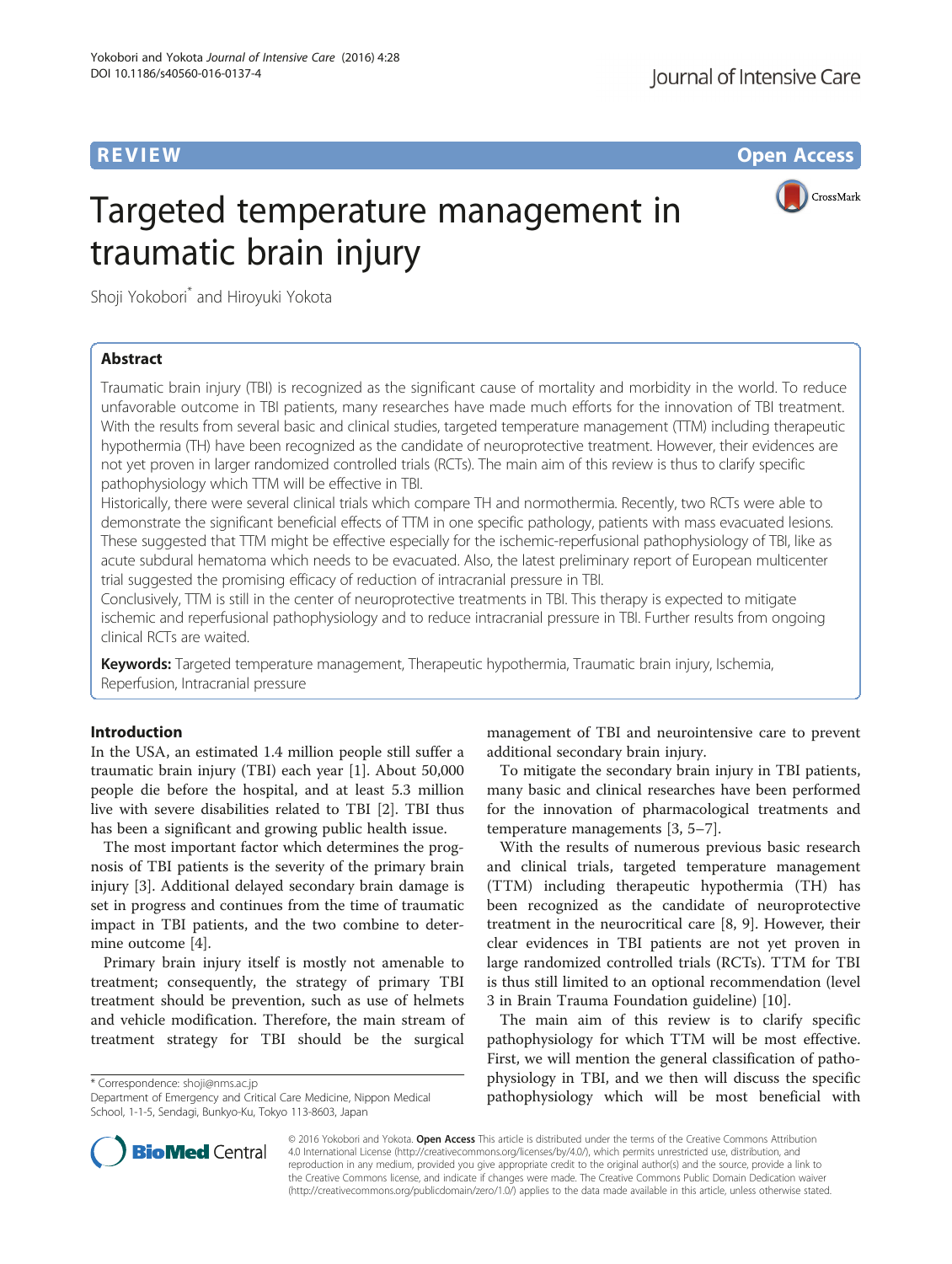TTM. In the latter part of this review, we will focus on the appropriate timing, length, and the rewarming rate of TTM in TBI patients.

#### Review

### Definition of "Targeted temperature management" and "Therapeutic hypothermia"

To maintain normal physiology and to cure pathophysiology in critically ill patients, control of systematic body temperature has been enlightened in neurocritical care settings. However, several terms and definitions surrounding therapeutic body temperature management have also been existed, like TTM, TH, and therapeutic normothermia. In a review of Polderman, "hypothermia" was proposed to be defined as the status of patients' core temperature <36.0 °C regardless of the cause. Also, "induced hypothermia" was defined as "intentional reduction of a patients' core temperature below 36.0 °C". Further, TH was defined as "Controlled induced hypothermia with the potentially deleterious effects such as shivering, being controlled or suppressed" [[5\]](#page-7-0). On the other hand, TTM is widely including the concept of TH and therapeutic normothermia therapy. A recent report recommends that the term "Targeted temperature management" should replace "therapeutic hypothermia" [\[11](#page-7-0)]. In this report which was published from professional societies including the Society of Critical Care Medicine, the term "therapeutic hypothermia" was discarded in favor of TTM with emphasizing the importance of defining a complete temperature profile [\[11\]](#page-7-0). According to this recommendation, we also generally define and use the term "TTM" which means temperature management therapy including both of TH and therapeutic normothermia therapy in this review.

#### Pathophysiology of TBI

As mentioned above, the pathophysiology of TBI is mainly divided as primary and secondary brain injuries [[12\]](#page-7-0). Both primary and secondary brain injuries can be further classified by focal or diffuse mechanisms (Table 1). The distinction of focal and diffuse injuries is historically derived from the absence or presence of radiographic mass lesions on computed tomography

[[13\]](#page-7-0). This distinction has now evolved to consider the pathological mechanisms imparted by the trauma in regions local to and remote from the point of impact. Although these classifications are widely accepted, most TBIs consist of a heterogeneous admixture of focal and diffuse damage [[12](#page-7-0)]. Focal and diffuse pathological processes are often intermingled, making it difficult to divide into focal, diffuse, and primary and secondary categories; it is useful to consider them separately for the purpose of understanding the pathophysiology (Table 1).

For example, acute subdural hematoma (ASDH) is a good representative of focal brain injury which also has the aspect of both of primary and secondary brain injuries. In ASDH, neuropathologic study showed ischemic brain damage in the hemisphere underlying the hematoma [[14](#page-7-0)]. An important factor leading to this ischemic damage is raised intracranial pressure (ICP) producing impaired cerebral perfusion. Increasing ICP reduces the volume of cerebral blood circulation. Removal of the hemorrhage may result in the immediate reversal of global ischemia. And this abrupt reduction of mass lesion sometimes induces secondary "reperfusion injury" [\[14](#page-7-0)–[16](#page-7-0)]. Previous experimental and clinical studies thus have shown that subdural hematoma and its removal was considered as an ischemic/reperfusion (I/R) pathophysiology in TBI [\[17, 18](#page-7-0)].

#### History and future direction of TTM for TBI

Historically, TTM were induced prior to surgery to assist procedures that caused prolonged ischemia, including open heart surgery [\[19, 20\]](#page-7-0) and various organ transplants [[21](#page-7-0)]. Within its first decade, hypothermia was applied to multiple emergency situations that were characterized by ischemia such as stroke [\[22, 23\]](#page-7-0), myocardial infarction [[24](#page-7-0)], and cardiac arrest [\[25, 26\]](#page-7-0).

As we mentioned previously, basic and clinical studies relating the effectiveness of TTM on the neuroprotective effect was also reported in TBI patients [\[27](#page-7-0)–[29\]](#page-7-0). In 2001, a larger multicenter trial of hypothermia for neuroprotection in TBI was reported [\[30](#page-7-0)] (Table [2](#page-2-0)). In this RCT, 392 patients with acute brain injury were randomized to normothermia or surface cooling-induced hypothermia. Contrary to the previous phase 2 trial [\[27](#page-7-0)],

Table 1 Type and pathophysiology of traumatic brain injury

|                        | Diffuse brain injury                                                                                                                              | Focal brain injury                                                                                                                           |  |  |
|------------------------|---------------------------------------------------------------------------------------------------------------------------------------------------|----------------------------------------------------------------------------------------------------------------------------------------------|--|--|
| Primary brain injury   | • Diffuse axonal injury<br>• Petechial white matter hemorrhage with diffuse vascular injury                                                       | • Focal cortical contusion<br>· Intracerebral hemorrhage<br>· Extracerebral hemorrhage (i.e., ASDH, AEDH)                                    |  |  |
| Secondary brain injury | • Delayed neuronal injury<br>• Diffuse brain swelling<br>· Diffuse ischemic injury<br>• Diffuse hypoxic injury<br>• Diffuse metabolic dysfunction | • Delayed neuronal injury<br>• Focal brain swelling<br>• Focal ischemic injury<br>• Focal hypoxic injury<br>• Regional metabolic dysfunction |  |  |

ASDH acute subdural hematoma, AEDH acute epidural hematoma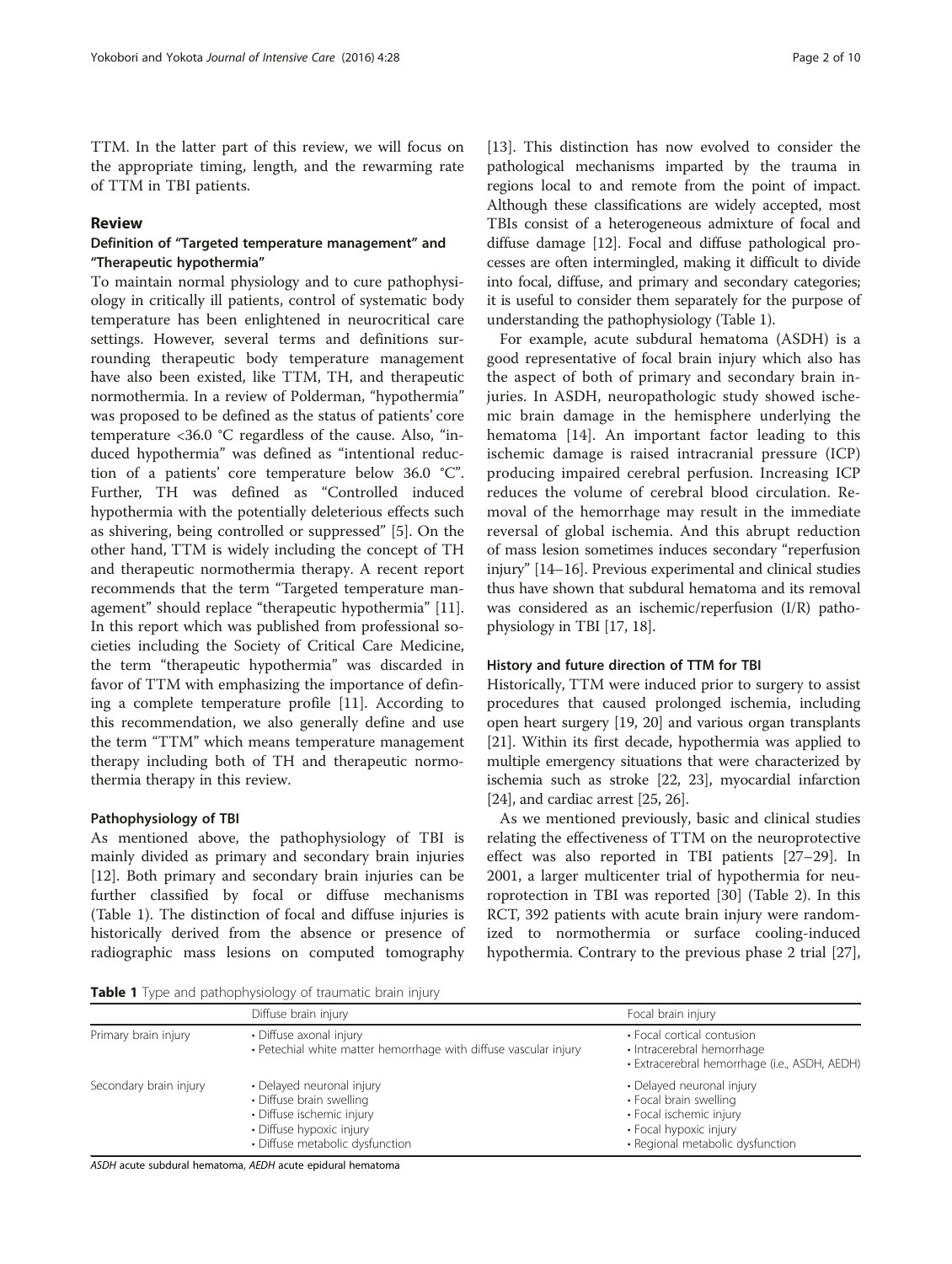| <b>RCTs</b>              | Age<br>(years old) patients | No. of | Type of TBI                                              | Control temperature                                                           | Time interval of<br>temperature control                                                    | Rewarming<br>speed | Neurologic outcome                                                                          | Mortality                                                 | Comments/references                                                                                   |
|--------------------------|-----------------------------|--------|----------------------------------------------------------|-------------------------------------------------------------------------------|--------------------------------------------------------------------------------------------|--------------------|---------------------------------------------------------------------------------------------|-----------------------------------------------------------|-------------------------------------------------------------------------------------------------------|
| NABIS:H                  | $16 - 65$                   | 392    | All, severe                                              | 33 °C vs 37 °C                                                                | 48 h                                                                                       | 0.5 °C/2 h         | 57 % poor outcome in 28 % TH vs 27 %<br>each group, NS                                      | Normo, NS                                                 | Clifton et al. [30]                                                                                   |
|                          |                             |        |                                                          |                                                                               |                                                                                            |                    |                                                                                             |                                                           | Weak evidence of improved<br>outcomes in patients who<br>were initially hypothermic<br>on admission   |
| NABIS:H II               | $16 - 45$                   | 97     | All. severe. 2.5 h after 33 °C vs 37 °C<br>suffering TBI |                                                                               | 48 h                                                                                       | 0.5 °C/2 h         | 60 % TH 57 % Normo.<br><b>NS</b>                                                            | 23 % TH vs 18 %<br>Normo NS                               | Clifton et al. [30]                                                                                   |
|                          |                             |        |                                                          |                                                                               |                                                                                            |                    |                                                                                             |                                                           | Early-induced hypothermia<br>proved significantly<br>efficacious for surgically<br>evacuated hematoma |
| B-HYPO                   | $15 - 70$                   | 148    | All                                                      | 32-34 °C vs 35.5-37 °C                                                        | $>72$ h and                                                                                | $<$ 1 °C/day       | Relative risk (RR) 1.24.<br>95 % confidence<br>interval (CI) 0.62-2.48,<br>$p = 0.597$ , NS | (RR 1.82, 95 % CI<br>$0.82 - 4.03$ , $p =$<br>$0.180)$ NS | Maekawa et al. [33]                                                                                   |
|                          |                             |        |                                                          |                                                                               |                                                                                            |                    |                                                                                             |                                                           | Clinical Trial gov.<br>NCT00134472 UMIN<br>000000231                                                  |
| <b>EUROTHERM</b><br>3235 | $-65$                       | 1800   | Primary closed TBI<br>with raised ICP<br>$>20$ mmHq      | 32-35 °C vs Normo                                                             | 48 h continued for as<br>long as is necessary<br>to reduce and maintain<br>$ICP < 20$ mmHq | <b>NM</b>          |                                                                                             |                                                           | Andrews et al. [89]                                                                                   |
| LTH-1                    | $18 - 65$                   | 300    | All, GCS4-8                                              | Longer TH $(34-35 °C)$ for 5 days<br>5 days vs Normo (36-<br>$37^{\circ}$ C). |                                                                                            | <0.5 $°C/4 h -$    |                                                                                             |                                                           | Lei et al. [62]                                                                                       |
|                          |                             |        |                                                          |                                                                               |                                                                                            |                    |                                                                                             |                                                           | ClinicalTrials.gov Identifier:<br>NCT01886222                                                         |
| <b>HOPES</b>             | $21 - 65$                   | 120    | ASDH with<br>Evacuated (GCSM<br>< 6                      | 33 °C vs 37 °C<br>Preoperative induction                                      | 48 h                                                                                       | 0.1 °C/h           |                                                                                             |                                                           | ClinicalTrials.gov<br>NCT02064959 and UMIN<br>000014863                                               |

<span id="page-2-0"></span>Table 2 Recent randomized clinical trials (RCTs) relating TTM on TBI

TBI traumatic brain injury, TH therapeutic hypothermia, NS not significant, Normo normothermia, NM not mentioned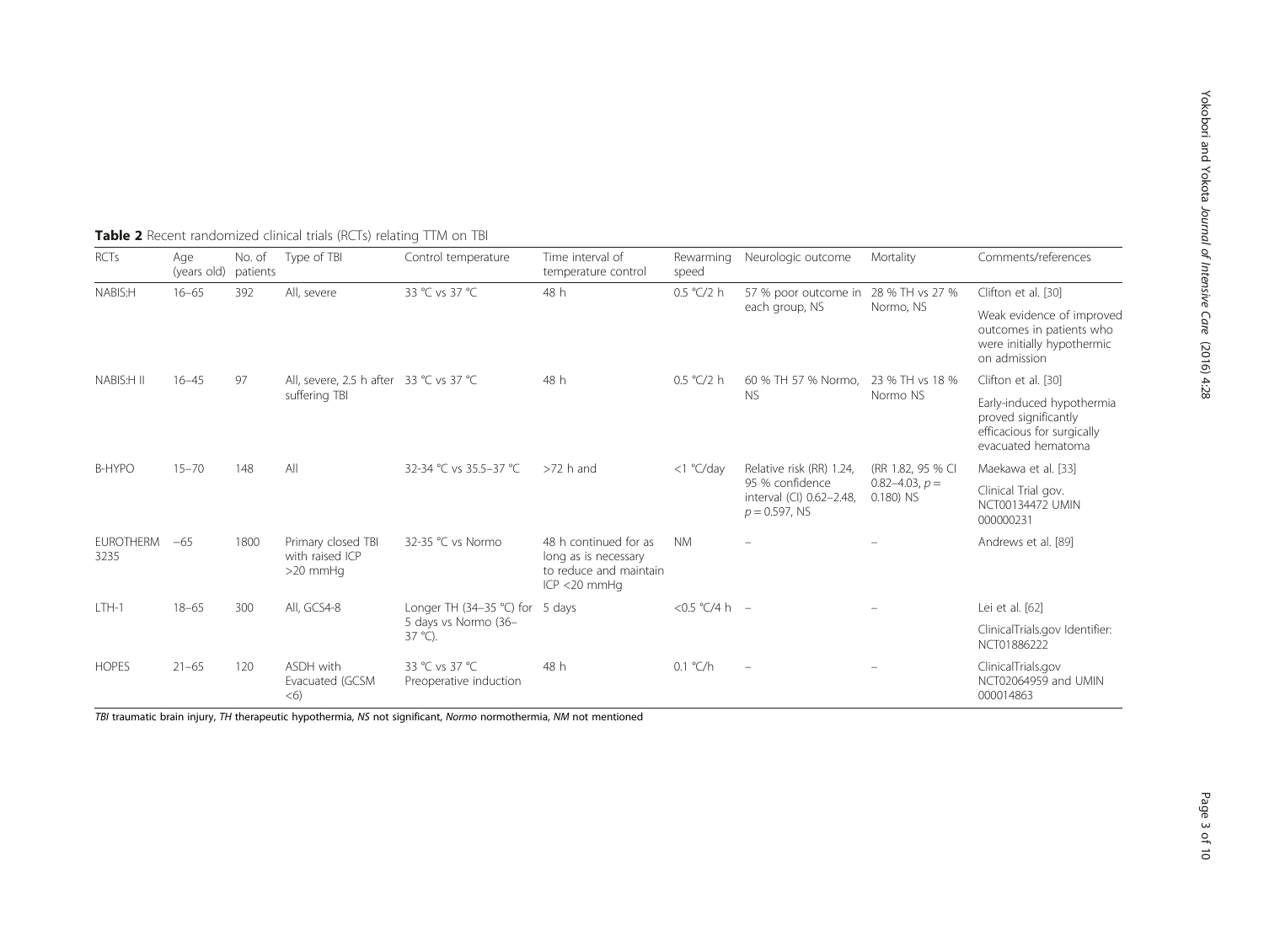this study could not prove the efficacy of hypothermia in TBI. However, there was a weak evidence of improved outcomes in patients who were initially hypothermic on admission and treated with continued hypothermia for 24 h [[30](#page-7-0)]. This same study group then tried to confirm the efficacy of very early hypothermia in patients with severe brain injury, the National Acute Brain Injury Study:Hypothermia II (NABIS:H II) [[31\]](#page-7-0). In this NAB-IS:H II, the early-induced hypothermia did not have efficacy when mortality and morbidity data were looked at. On the other hand, in a sub-populational analysis dividing the patients into those with diffuse brain injury and those with surgical hematoma evacuation, early-induced hypothermia proved significantly efficacious for the latter group [[31\]](#page-7-0). Authors concluded that one explanation was the different pathophysiology between diffuse brain injury and hematoma. These results suggested the efficacy of TTM especially in focal brain injury which received hematoma evacuation and which had the I/R pathophysiology.

The efficacy of early-induced therapeutic hypothermia was also proved in animal experimental TBI model. With considering the data of NABIS:H II, we also hypothesized that preoperatively early induced hypothermia maybe beneficial to mitigate reperfusional injury occurred by craniotomy and clot removal in ASDH rat model [[32](#page-8-0)]. Our data suggested that early, preoperatively induced hypothermia could mediate the reduction of neuronal and glial damage in the reperfusion phase of I/R TBI [[32](#page-8-0)].

More recently, Maekawa et al. compared prolonged mild TH versus fever control with tight hemodynamic monitoring and slow rewarming in patients with severe traumatic brain injury with a multicenter RCT (B-HYPO) in patients with severe TBI [\[33\]](#page-8-0) (Table [2\)](#page-2-0). Patients were assigned to either therapeutic hypothermia (32–34 °C) or fever control (35.5–37 °C). Patients with therapeutic hypothermia were cooled as soon as possible for ≥72 h and rewarmed at a rate of <1 °C/day. There were no significant differences in the likelihood of poor neurological outcome or mortality between the two groups. However, one subanalysis of this study showed the efficacy of hypothermia especially for young TBI patients who had focal hematoma which needed evacuation [[34](#page-8-0)].

Conclusively, large RCTs still have not yet shown the efficacy of TTM in TBI treatment (Table [2\)](#page-2-0). However, subanalysis of RCTs and animal experimental research showed that early, preoperatively induced hypothermia may mediate the reduction of neuronal and glial damage in the reperfusion phase of focal brain injury which has I/R pathophysiology [\[4\]](#page-7-0).

Now, an international multicenter RCT (HOPES Trial) is currently in progress. In this trial, nine Japanese centers and three centers in the USA are included as participants. The objective of this trial is to test whether hypothermia

improves the outcome following TBI with ASDH requiring evacuation. The primary objective is to determine if rapid induction of hypothermia prior to emergent craniotomy for ASDH will improve the outcome as measured by Glasgow Outcome Scale-Extended (GOSE) at 6 months. Over 120 ASDH patients will be registered by 2018 (ClinicalTrials.gov NCT02064959 and UMIN 000014863).

#### The mechanisms of I/R brain injury and hypothermia treatment

Despite much research, the exact mechanisms of the I/R injury itself remain unclear. Reperfusion following ischemia can cause neurovascular injury leading to detrimental changes in the blood-brain barrier (BBB) permeability, cerebral edema, brain hemorrhage, and neuronal death by apoptosis/necrosis [\[35\]](#page-8-0). These complications clearly limit the benefits of reperfusional therapies. The processes leading to cellular damage after I/R injury are complex and multifactorial. At this point, the pathology of I/R injury has been separated into two distinct mechanisms. One is the cell death following cellular dysfunction, i.e., excitotoxicity, acidotoxicity, and ionic imbalance. This first process is seen primarily in the ischemic phase. The other type of injury comes from free radical production, and this becomes particularly bad during the reperfusion phase [[36](#page-8-0)]. Together, these mechanisms create a complicated picture of injury (Fig. [1](#page-4-0)). In the ischemic phase, brain ischemia initiates a cascade of destructive and often irreversible processes that destroy brain cells and tissue. One example of this is the intracellular conversion to anaerobic metabolism [[37](#page-8-0)]. Depletion of adenosine triphosphate (ATP) in the absence of oxidative metabolism leads to failure of the  $Na^+/K^+$  ATPase pump. This causes depolarization of the cell membrane leading to activation of voltage-gated calcium channels and an influx of intracellular calcium [\[38\]](#page-8-0). Moreover, with the anaerobic metabolism induced, intracellular and extracellular acidosis contributes to the calcium influx. This rapid increase in intracellular calcium causes release of large amounts of the excitatory neurotransmitter glutamate, which further stimulates calcium influx in postsynaptic cells [[39](#page-8-0)]. In addition to the above, calcium triggers activation of phospholipase, nitric oxide synthase, proteases, endonucleases, and oxidase enzymes [\[40\]](#page-8-0). These activated molecules can easily damage other cell proteins and lipid membranes causing necrosis [\[41\]](#page-8-0). Furthermore, recent studies have demonstrated the production of superoxide radicals by N-methyl-D-aspartate (NMDA) receptormediated nicotinamide adenine dinucleotide phosphate (NADPH) oxidase activation [\[42](#page-8-0)]. Such events amplify reactive oxygen species (ROS) production, mitochondrial dysfunction, and proapoptotic protein activation. Intracellular calcium accumulation itself also triggers initiation of mitochondrial dysfunction and fragmentation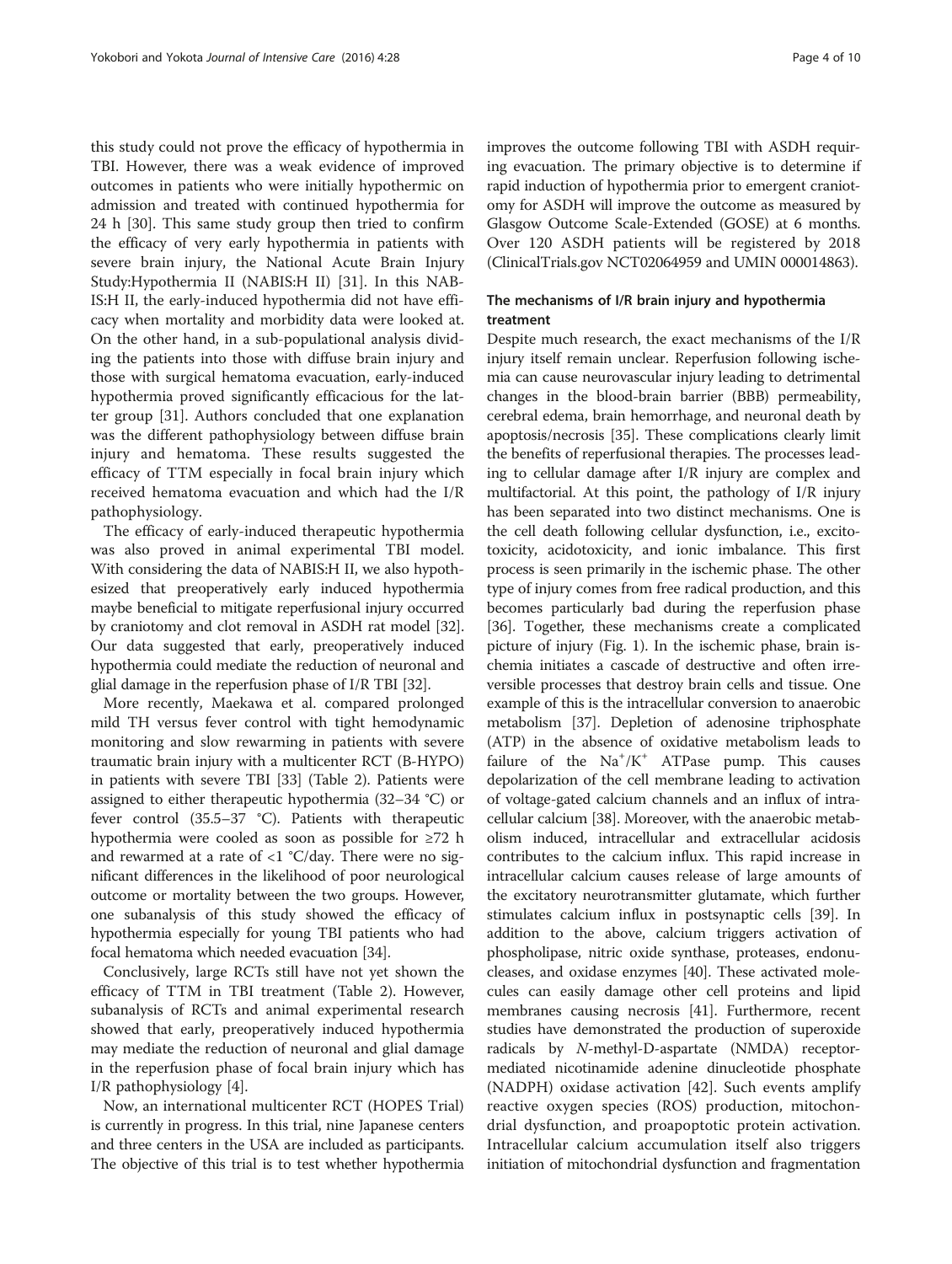<span id="page-4-0"></span>

leading to activation of proapoptotic proteins such as the caspases [\[43\]](#page-8-0).

Reperfusion to this ischemic tissue results in a short period of excessive free radical production [[44\]](#page-8-0). Experimental measurements of the reperfusion phase demonstrate that oxygen- and carbon-centered free radicals peak within 5 min of reperfusion [[45\]](#page-8-0) and that hydroxyl generation peaks within 15 min [\[46](#page-8-0)]. This oxidative stress can damage proteins, lipids, and DNA, possibly leading to necrosis and apoptosis [[47](#page-8-0), [48\]](#page-8-0). Oxidants also modulate neuroinflammation [[49\]](#page-8-0) leading to increased levels of neuronal apoptosis in adjacent cells [[50](#page-8-0)–[52](#page-8-0)].

Despite much basic and clinical research using hypothermia in I/R brain injury, the mechanisms of its neuronal protection remain unclear. Most believe it to act through a multitude of different pathways. Mitochondrial free radical production might be an important target, and it provides a possible window of opportunity for hypothermia treatment. Supporting this point, hypothermia has been shown to decrease abnormal production of free radicals [\[53\]](#page-8-0). Another potential mechanism of hypothermia involves reduction of the inflammatory cascade and cell death pathways of apoptosis and necrosis [\[54\]](#page-8-0).

Hypothermia also reduces cellular metabolism and oxygen demand while maintaining acceptable ATP levels [[55\]](#page-8-0). Likewise, it improves cellular ion handling and cellular pH balance [[37\]](#page-8-0). In Fig. 1, we illustrate the schema of mechanisms of I/R injury and the estimated points where hypothermia treatment can effect.

# How soon is the induction of TTM in order to be beneficial for brain injury?

The previous studies have shown that hypothermia must be achieved within 2 to 6 h of severe hypoxic-ischemic injury in animal models. For example, cooling sheep to 34 °C for 72 h gave good neuroprotection if started 90 min after the injury. It was partly effective if started at 5.5 h and was ineffective if started at 8.5 h [[56\]](#page-8-0). Most clinical trials have suggested that the earlier mild hypothermia is initiated, the more likely beneficial effects may be obtained [\[30\]](#page-7-0). Hypothermia is currently being induced by surface cooling with use of cooling blankets, which usually requires 4 to 8 h to get the target hypothermia temperature (33 to 35 °C) [\[30,](#page-7-0) [57](#page-8-0)–[59\]](#page-8-0).

Bernard et al. reported that cooling can be achieved more rapidly (2 °C over 30 min) by intravenous administration of iced (4 °C) crystalloid solution [\[59\]](#page-8-0).

Innovation of cooling device also enables rapid induction of TTM in TBI. Recently, the use of intravascular cooling device was spreading in the scene of neurocritical care. This device is now also approved in Japan and widely started to use for TTM in neurocritical care patients. Several reports that compare intravascular cooling to surface cooling exist. de Waard et al. compared the intravascular cooling device and surface cooling device and concluded that time to reach target temperature and cooling speeds was the same between two devices. And the variation coefficient for temperature during maintenance was higher in the surface than that for the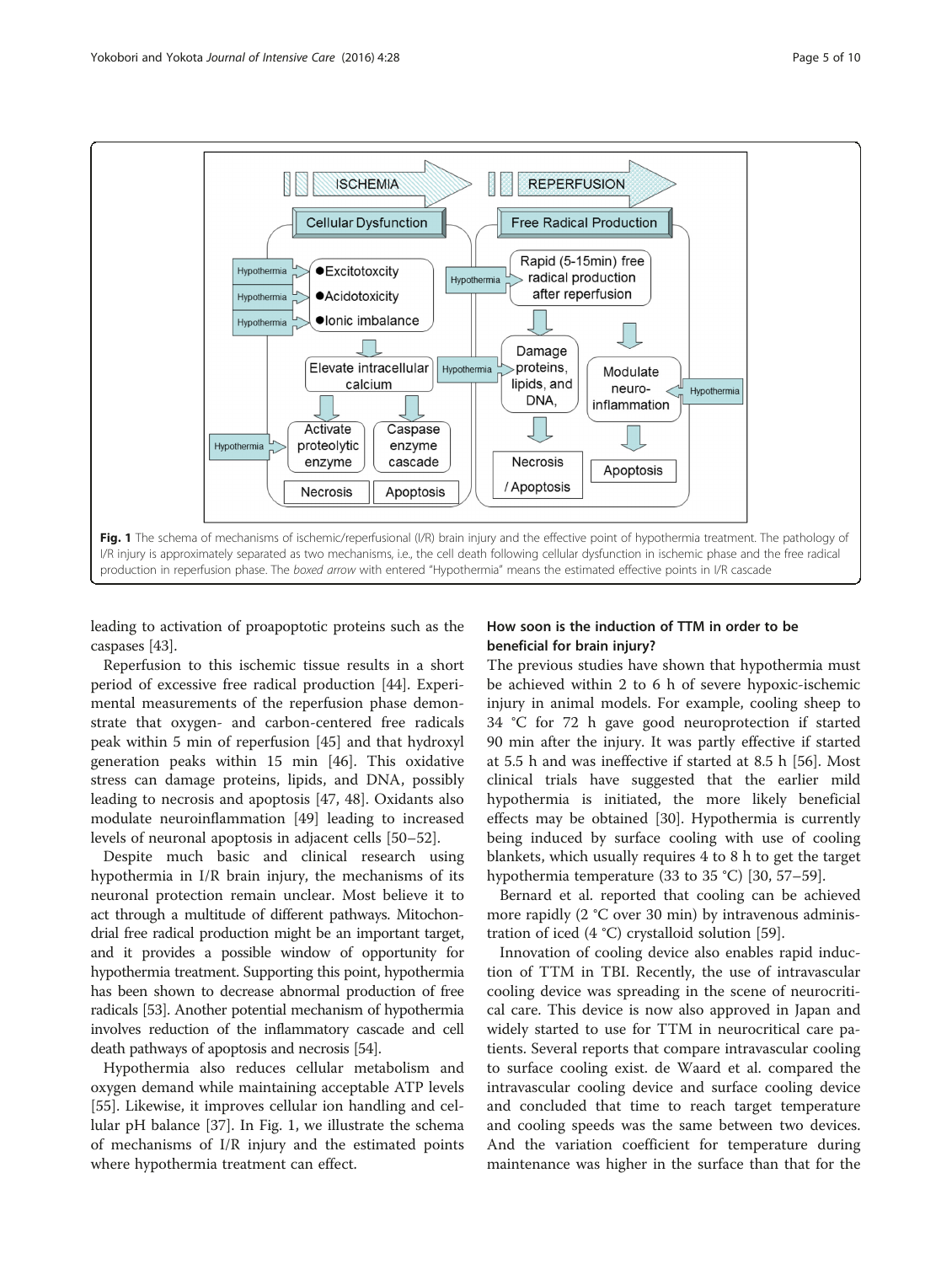intravascular cooling group (mean 0.85 % versus 0.35 %,  $p < 0.0001$  [[60\]](#page-8-0). This use of cold intravenous fluids and new cooling devices may represent a logical strategy for future clinical trials for accurate TTM in severe TBI.

#### Therapeutic window for TTM

There are still no clear evidences on the optimal length of TTM in TBI. A recent experimental research showed that persisting lower temperature significantly reduced the synthesis of hypoxia-inducible factor 1 (HIF-1, a protein relating hypoxic tolerance) under hypoxic conditions and weaken adaptation to hypoxia [[61](#page-8-0)]. On the other hand, a clinical research showed the efficacy of longer hypothermia therapy for neuroprotection in TBI. Jiang et al. performed a single center randomized study to compare the effect of long-term (5 days) mild hypothermia versus short-term (2 days) mild hypothermia suggesting that mild hypothermia may improve the outcome in a series of 215 severe adult TBI patients, when cooling is maintained for longer than 48 h [[57](#page-8-0)]. More recently, a multicenter RCT to examine the efficacy and safety of long-term mild hypothermia (34–35 °C for 5 days) in severe TBI is planned in China (the LTH-1 trial) [[62](#page-8-0)].

Rate of rewarming is also an important variable for influencing the protective effects of the hypothermia therapy. In the experimental setting, posttraumatic hypothermia followed by slow rewarming appears to provide maximal protection in terms of traumatically induced axonal damage, microvascular damage and dysfunction, and contusional expansion [\[63](#page-8-0), [64](#page-8-0)]. In contrast, hypothermia followed by rapid rewarming not only reverses the protective effects associated with hypothermic intervention but also, in many cases, exacerbates the traumatically induced pathology and its functional consequences [[64](#page-8-0)–[66](#page-8-0)].

Conclusively, longer maintenance and slower rewarming may be beneficial in TBI. On the other hand, we also need to be cautious for severe side effects of longer hypothermia maintenance [[37](#page-8-0)].

# Preoperative-induced hypothermia for traumatic brain injury

As we mentioned above, recent clinical studies suggested that preoperatively early induced hypothermia maybe beneficial in focal mass TBI. However, we still cannot find feasibility of pre- and intraoperatively induced hypothermia especially for TBI. There are some reports that used intraoperative hypothermia in neurosurgical procedures involving craniotomy (Table [3\)](#page-6-0) [[67](#page-8-0)–[73](#page-8-0)]. These studies can teach us important lessons in planning future clinical trials using early-induced hypothermia in TBI. Specifically, we have learned that (1) perioperativeinduced hypothermia is feasible and safe and (2) careful consideration should be used in determining the cooling and rewarming durations. All previous hypothermia studies describe no severe complications from the perioperative-induced hypothermia. One should note that their cooling and rewarming durations were all relatively short (Table [3](#page-6-0)). Important consideration must be given, as several researchers have pointed out, to cooling rate, period of hypothermia, rewarming rate, and volumes of intravenous fluid [\[74](#page-8-0)–[77](#page-9-0)].

# Induced normothermia and avoiding hyperthermia in TBI: is it effective?

Clinical studies that prove the efficacy of induced normothermia is much less than that of induced hypothermia. One study from Pittsburgh group showed the efficacy of induced normothermia (fever prophylaxis with intravascular cooling catheter) with reduction of intracranial hypertension compared to control group [[78\]](#page-9-0). More recently, Suehiro et al. reported the Japanese survey of brain temperature management (TH, intensive normothermia, and no temperature management) in patients with traumatic brain injury [\[79\]](#page-9-0). In this survey, a total number of 1091 patients were analyzed. Favorable outcome was significantly higher with TH group (52.4 %) compared to intensive normothermia (26.9 %) and no temperature management (20.7 %). This data suggested that TTM is significantly effective for TBI management comparing to no temperature management.

Several other studies showed that hyperthermia was associated with a statistically significant increase in the increase of ICU stay, lower Glasgow coma scale score on discharge from ICU, and lower neurological function at 6 months after initial injury [\[80, 81\]](#page-9-0).

Conclusively, appropriate thermoregulation with TTM (TH and intensive normothermia) is significantly important in TBI. Indeed, these data have led to several recommendations for and strict control of temperature in the neuro-ICU settings [\[82, 83\]](#page-9-0).

#### TTM for controlling intracranial hypertension in TBI

Raised ICP and intracranial hypertension are important predictors of mortality in patients with severe TBI [\[84](#page-9-0)]. Aggressive treatment of elevated ICP has been shown to reduce mortality and improve outcome [\[10](#page-7-0), [85](#page-9-0), [86](#page-9-0)]. TTM also has been a promising treatment strategy for controlling intracranial pressure in TBI [[87, 88\]](#page-9-0).

To clarify the effect of TTM for the treatment of intracranial hypertension, the latest clinical trial (EURO-THERM 3235) is now ongoing [[89\]](#page-9-0) (Table [2\)](#page-2-0). In this trial, patient with refractory intracranial hypertension (ICP > 20 mmHg) is assigned as TH group or control group (standard treatment without any TTM). Two treatment groups are compared with mortality on the 28th day after injury or on discharge. The sample size of this study is estimated as 600 patients. Recently,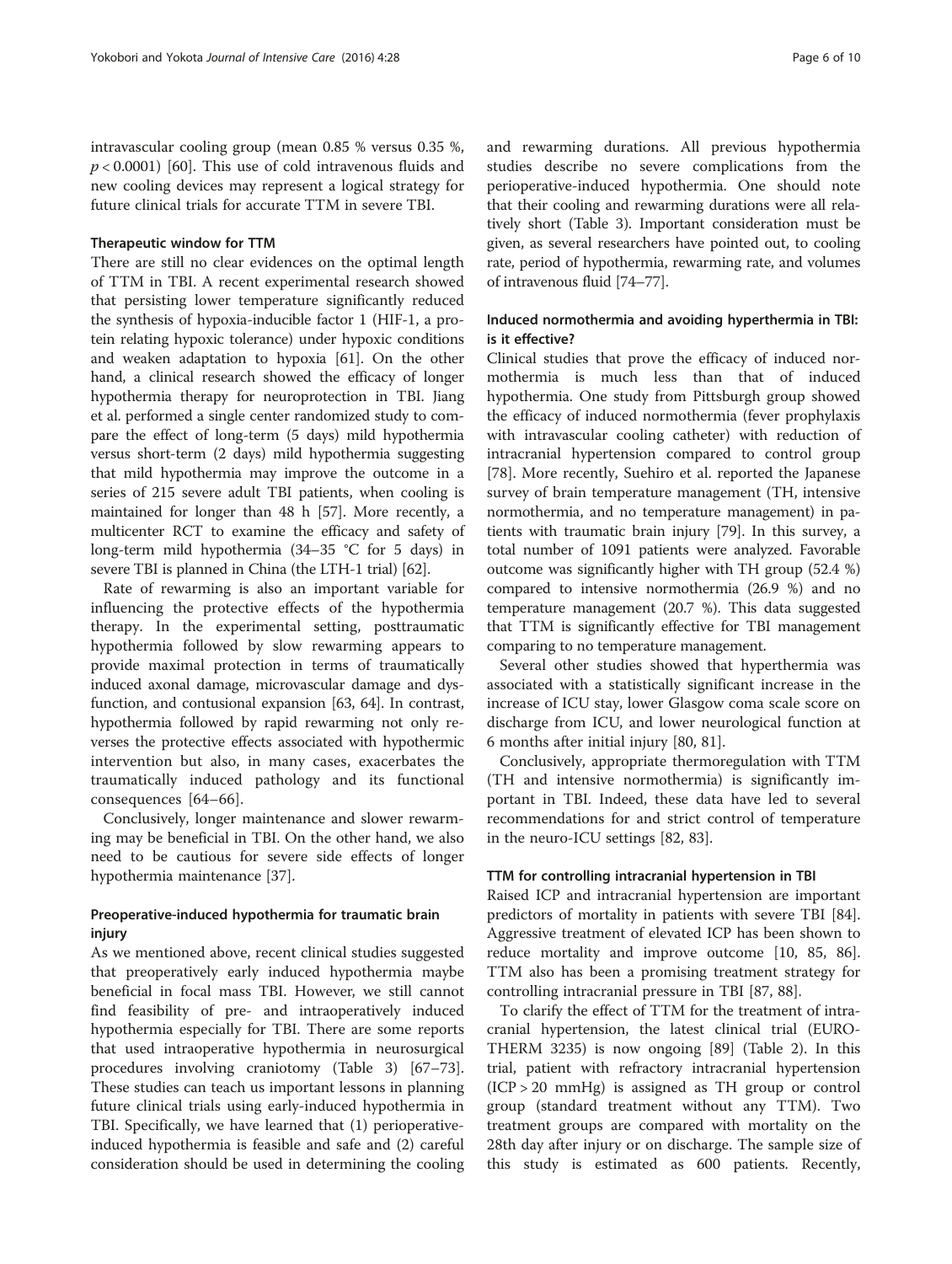| Authors and year                                    | No. of cases                  | Operative procedure<br>(number)                                                                            | Cooling<br>method       | Complication                                                                                         | Mean target<br>temp $(^{\circ}C)$ | Mean duration<br>of hypothermia rate(°C/h)<br>(min) | Mean rewarming                    | Mean rewarming<br>temp $(^{\circ}C)$ | Effectiveness<br>of hypothermia |
|-----------------------------------------------------|-------------------------------|------------------------------------------------------------------------------------------------------------|-------------------------|------------------------------------------------------------------------------------------------------|-----------------------------------|-----------------------------------------------------|-----------------------------------|--------------------------------------|---------------------------------|
| Baker et al.,<br>$[67]$ 1994                        | 30 (Normo<br>17, Hypo13)      | Elective craniotomy for<br>supratentorial tumor<br>resection (14), aneurysm<br>repair $(14)$ , other $(2)$ | <b>WB</b>               | Shivering (Normo 0<br>case vs Hypo 7 cases,<br>$p = 0.002$ ). No severe<br>comp.                     | $34.3 \pm 0.4$                    | <b>NR</b>                                           | $0.7 \pm 0.6$                     | $35.8 \pm 1.0$                       | <b>NR</b>                       |
| Clifton and<br>21 Hypo<br>Christensen.<br>[68] 1992 |                               | Aneurysm surgery with<br>elective craniotomy (21)                                                          | <b>WB</b>               | No comp.                                                                                             | 32.0                              | <b>NR</b>                                           | <b>NR</b>                         | <b>NR</b>                            | <b>NR</b>                       |
| Hindman et al,<br>[69] 1999                         | 114 (Normo<br>57, Hypo 57)    | SAH clipping (52),<br>unruptured aneurysm<br>clipping (62)                                                 | AC                      | No significant difference<br>between Normo and<br>Hypo. No severe comp.                              | 33.7 (33.2-<br>34.2)              | <b>NR</b>                                           | <b>NR</b>                         | 35.7 (34.9-36.4)                     | <b>NS</b>                       |
| Sato and<br>Yoshimoto [70]<br>2000                  | 60 (Normo<br>28, Hypo 32)     | SAH clipping                                                                                               | AC and WB               | <b>NR</b>                                                                                            | 34.0                              | <b>NR</b>                                           | Time, 115 min<br>$(45 - 250$ min) | 36.2                                 | <b>NR</b>                       |
| Steinberg et al.,<br>$[71]$ 2004                    | 153 Hypo                      | Elective open craniotomy<br>for unruptured cerebral<br>aneurysm                                            | $WB(61)$ vs<br>endo(92) | Postoperative infection<br>4.3 % endo vs 4.9 %<br>WB, NS. No severe comp.<br>in all                  | 33.0                              | 274                                                 | 1.88 (WB) vs 0.69<br>(endo)       | $(35 - 36)$                          | NS between<br>WB and endo       |
| Todd et al, [72]<br>2005                            | 1000 (Normo<br>501, Hypo 499) | SAH clipping                                                                                               | AC                      | Postoperative bacteremia<br>(5 % Hypo vs 3 % Normo, 33.5)<br>$P = 0.05$ , no severe comp.<br>in all. | 33.0 (32.5-                       | $324 \pm 120$                                       | <b>NR</b>                         | $36.4 \pm 1.0$                       | <b>NS</b>                       |
| Hindman et al.,<br>$[73]$ 2010                      | 441 (Normo<br>233, Hypo 208)  | SAH patients undergoing<br>temporary clipping                                                              | AC                      | <b>NR</b>                                                                                            | $33.3 - 0.8$                      | <b>NR</b>                                           | Time, 120 min                     | $36.7 - 0.5$                         | <b>NS</b>                       |

# <span id="page-6-0"></span>Table 3 Clinical studies using intraoperative hypothermia for neurosurgical procedures

Normo normothermia, Hypo hypothermia, SAH subarachnoidal hemorrhage, WB water blanket cooling, AC air cooling, endo endovascular cooling, comp complication, NA, not applicable, NR not reported, NS not significant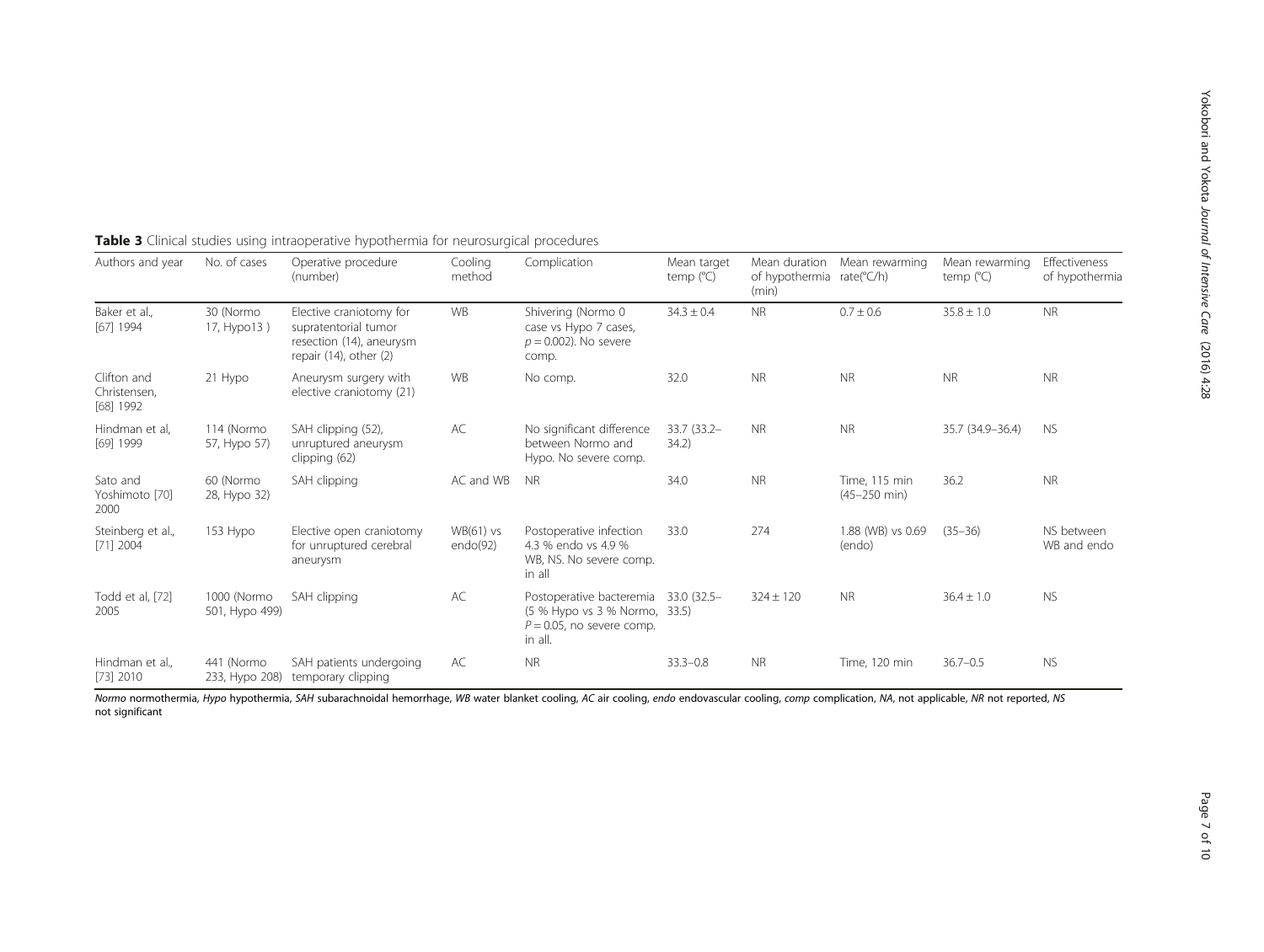#### <span id="page-7-0"></span>Conclusions

In this review, first, we explained the classification of TBI pathophysiology. Then, we mentioned the possibility of mild therapeutic hypothermia with focusing on the treatment of I/R-related TBI and intracranial hypertension. With considering previous RCTs, now several multicenter clinical trials including HOPES, EUROTHERM3235, and LTH-1 trial are ongoing. Conclusively, TTM is still in the center of neuroprotective treatments in TBI. These therapies are expected to mitigate ischemic and reperfusional pathophysiology and to reduce intracranial pressure in TBI. Further results from these ongoing clinical RCTs are waited.

#### Competing interests

The authors declare that they have no competing interests.

#### Authors' contributions

SY searched literatures and drafted the manuscript. HY supervised process of literature search and drafting manuscript. Both authors read and approved the final manuscript.

#### Acknowledgements

This work was supported by JSPS Grants-in-aid for Scientific Research Grant Number 26293386 and was supported in part by a research grant from the General Insurance Association of Japan.

#### Received: 2 July 2015 Accepted: 4 February 2016 Published online: 27 April 2016

#### References

- Binder S, Corrigan JD, Langlois JA. The public health approach to traumatic brain injury: an overview of CDC's research and programs. J Head Trauma Rehabil. 2005;20(3):189–95.
- 2. Fu ES, Tummala RP. Neuroprotection in brain and spinal cord trauma. Curr Opin Anaesthesiol. 2005;18(2):181–7. doi:[10.1097/01.aco.0000162838.56344.88](http://dx.doi.org/10.1097/01.aco.0000162838.56344.88).
- 3. Yokobori S, Mazzeo AT, Gajavelli S, Bullock MR. Mitochondrial neuroprotection in traumatic brain injury: rationale and therapeutic strategies. CNS Neurol Disord Drug Targets. 2014;13(4):606–19. doi: CNSNDDT-EPUB-57034 [pii].
- Yokobori S, Frantzen J, Bullock R, Gajavelli S, Burks S, Bramlett H, et al. The use of hypothermia therapy in traumatic ischemic/reperfusional brain injury: review of the literatures. Ther Hypothermia Temp Manag. 2011;1(4):185–92. doi[:10.1089/ther.2011.0012](http://dx.doi.org/10.1089/ther.2011.0012).
- Polderman KH, Herold I. Therapeutic hypothermia and controlled normothermia in the intensive care unit: practical considerations, side effects, and cooling methods. Crit Care Med. 2009;37(3):1101–20. doi:[10.](http://dx.doi.org/10.1097/CCM.0b013e3181962ad5) [1097/CCM.0b013e3181962ad5.](http://dx.doi.org/10.1097/CCM.0b013e3181962ad5)
- 6. Yokobori S, Mazzeo AT, Hosein K, Gajavelli S, Dietrich WD, Bullock MR. Preconditioning for traumatic brain injury. Transl Stroke Res. 2013;4(1):25–39. doi[:10.1007/s12975-012-0226-1](http://dx.doi.org/10.1007/s12975-012-0226-1).
- 7. Wright DW, Yeatts SD, Silbergleit R, Palesch YY, Hertzberg VS, Frankel M, et al. Very early administration of progesterone for acute traumatic brain injury. N Engl J Med. 2014;371(26):2457–66. doi:[10.1056/NEJMoa1404304.](http://dx.doi.org/10.1056/NEJMoa1404304)
- Nielsen N, Wetterslev J, Cronberg T, Erlinge D, Gasche Y, Hassager C, et al. Targeted temperature management at 33 °C versus 36 °C after cardiac arrest. N Engl J Med. 2013;369(23):2197–206. doi[:10.1056/NEJMoa1310519.](http://dx.doi.org/10.1056/NEJMoa1310519)
- 9. Polderman KH, Varon J. Interpreting the results of the targeted temperature management trial in cardiac arrest. Ther Hypothermia Temp Manag. 2015. doi[:10.1089/ther.2014.0031](http://dx.doi.org/10.1089/ther.2014.0031).
- 10. Guidelines for the management of severe traumatic brain injury. J Neurotrauma. 2007;24 Suppl 1:S1-106. doi:10.1089/neu.2007.9999.
- 11. Nunnally ME, Jaeschke R, Bellingan GJ, Lacroix J, Mourvillier B, Rodriguez-Vega GM, et al. Targeted temperature management in critical care: a report and recommendations from five professional societies. Crit Care Med. 2011;39(5): 1113–25. doi[:10.1097/CCM.0b013e318206bab2](http://dx.doi.org/10.1097/CCM.0b013e318206bab2).
- 12. Gajavelli S, Sinha VK, Mazzeo AT, Spurlock MS, Lee SW, Ahmed AI, et al. Evidence to support mitochondrial neuroprotection, in severe traumatic brain injury. J Bioenerg Biomembr. 2015;47(1–2):133–48. doi:[10.1007/s10863-014-9589-1](http://dx.doi.org/10.1007/s10863-014-9589-1).
- 13. Saatman KE, Duhaime AC, Bullock R, Maas AI, Valadka A, Manley GT. Classification of traumatic brain injury for targeted therapies. J Neurotrauma. 2008;25(7):719–38. doi:[10.1089/neu.2008.0586.](http://dx.doi.org/10.1089/neu.2008.0586)
- 14. Kuroda Y, Bullock R. Local cerebral blood flow mapping before and after removal of acute subdural hematoma in the rat. Neurosurgery. 1992;30(5): 687–91.
- 15. Miller JD, Bullock R, Graham DI, Chen MH, Teasdale GM. Ischemic brain damage in a model of acute subdural hematoma. Neurosurgery. 1990;27(3):433–9.
- 16. Burger R, Bendszus M, Vince GH, Solymosi L, Roosen K. Neurophysiological monitoring, magnetic resonance imaging, and histological assays confirm the beneficial effects of moderate hypothermia after epidural focal mass lesion development in rodents. Neurosurgery. 2004;54(3):701–11. discussion 11–2.
- 17. Kuroda Y, Fujisawa H, Strebel S, Graham DI, Bullock R. Effect of neuroprotective N-methyl-D-aspartate antagonists on increased intracranial pressure: studies in the rat acute subdural hematoma model. Neurosurgery. 1994;35(1):106–12.
- 18. Yokobori S, Gajavelli S, Mondello S, Mo-Seaney J, Bramlett HM, Dietrich WD, et al. Neuroprotective effect of preoperatively induced mild hypothermia as determined by biomarkers and histopathological estimation in a rat subdural hematoma decompression model. J Neurosurg. 2012. doi:[10.3171/](http://dx.doi.org/10.3171/2012.10.jns12725) [2012.10.jns12725](http://dx.doi.org/10.3171/2012.10.jns12725).
- 19. Lewis FJ. Hypothermia in cardiac and general surgery. Minn Med. 1955; 38(2):77–81.
- 20. Swan H. Hypothermia for general and cardiac surgery; with techniques of some open intracardiac procedures under hypothermia. Surg Clin North Am. 1956:1009–24
- 21. Moossa AR, Zarins CK, Skinner DB. In situ kidney preservation for transplantation with use of profound hypothermia (5 to 20 degrees C.) with an intact circulation. Surgery. 1976;79(1):60–4.
- 22. Hemmen TM, Raman R, Guluma KZ, Meyer BC, Gomes JA, Cruz-Flores S, et al. Intravenous thrombolysis plus hypothermia for acute treatment of ischemic stroke (ICTuS-L): final results. Stroke. 2010;41(10):2265–70. doi[:10.](http://dx.doi.org/10.1161/STROKEAHA.110.592295) [1161/STROKEAHA.110.592295](http://dx.doi.org/10.1161/STROKEAHA.110.592295).
- 23. De Georgia MA, Krieger DW, Abou Chebl A, Devlin TG, Jauss M, Davis SM, et al. Cooling for acute ischemic brain damage (COOL AID): a feasibility trial of endovascular cooling. Neurology. 2004;63(2):312–7.
- 24. Dae MW, Gao DW, Sessler DI, Chair K, Stillson CA. Effect of endovascular cooling on myocardial temperature, infarct size, and cardiac output in human-sized pigs. Am J Physiol Heart Circ Physiol. 2002;282(5):H1584–91. doi[:10.1152/ajpheart.00980.2001](http://dx.doi.org/10.1152/ajpheart.00980.2001).
- 25. Abella BS, Zhao D, Alvarado J, Hamann K, Vanden Hoek TL, Becker LB. Intraarrest cooling improves outcomes in a murine cardiac arrest model. Circulation. 2004;109(22):2786–91. doi:[10.1161/01.CIR.0000131940.19833.85.](http://dx.doi.org/10.1161/01.CIR.0000131940.19833.85)
- 26. Janata A, Holzer M. Hypothermia after cardiac arrest. Prog Cardiovasc Dis. 2009;52(2):168–79. doi:[10.1016/j.pcad.2009.07.001](http://dx.doi.org/10.1016/j.pcad.2009.07.001).
- 27. Clifton GL, Allen S, Barrodale P, Plenger P, Berry J, Koch S, et al. A phase II study of moderate hypothermia in severe brain injury. J Neurotrauma. 1993; 10(3):263–71. discussion 73.
- 28. Marion DW, Obrist WD, Carlier PM, Penrod LE, Darby JM. The use of moderate therapeutic hypothermia for patients with severe head injuries: a preliminary report. J Neurosurg. 1993;79(3):354–62. doi[:10.3171/jns.1993.79.3.0354.](http://dx.doi.org/10.3171/jns.1993.79.3.0354)
- 29. Shiozaki T, Sugimoto H, Taneda M, Yoshida H, Iwai A, Yoshioka T, et al. Effect of mild hypothermia on uncontrollable intracranial hypertension after severe head injury. J Neurosurg. 1993;79(3):363–8. doi:[10.3171/jns.1993.79.3.0363.](http://dx.doi.org/10.3171/jns.1993.79.3.0363)
- 30. Clifton GL, Miller ER, Choi SC, Levin HS, McCauley S, Smith Jr KR, et al. Lack of effect of induction of hypothermia after acute brain injury. N Engl J Med. 2001;344(8):556–63. doi[:10.1056/nejm200102223440803](http://dx.doi.org/10.1056/nejm200102223440803).
- 31. Clifton GL, Valadka A, Zygun D, Coffey CS, Drever P, Fourwinds S, et al. Very early hypothermia induction in patients with severe brain injury (the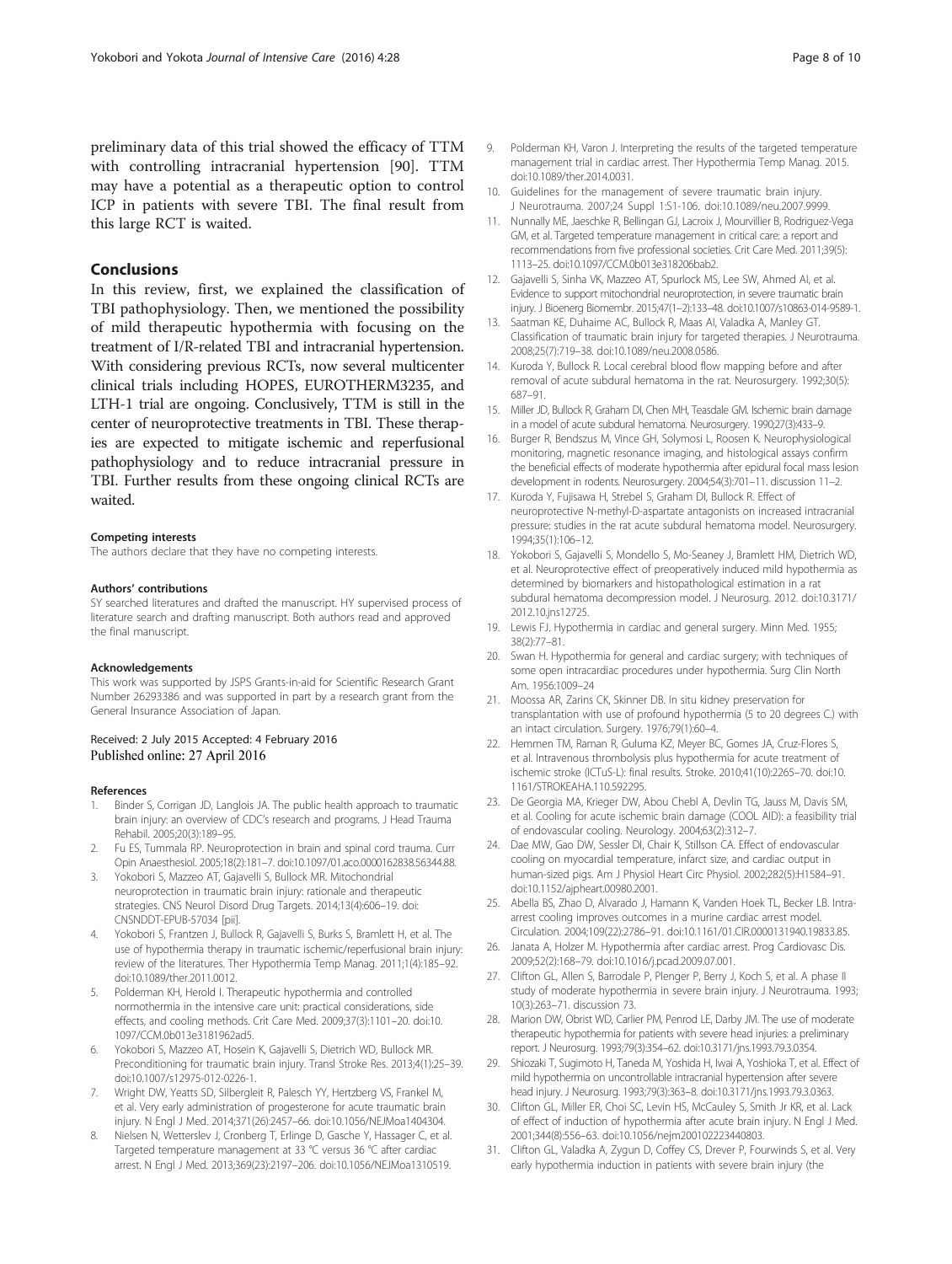<span id="page-8-0"></span>National Acute Brain Injury Study: Hypothermia II): a randomised trial. Lancet Neurol. 2011;10(2):131–9. doi:[10.1016/s1474-4422\(10\)70300-8.](http://dx.doi.org/10.1016/s1474-4422(10)70300-8)

- 32. Yokobori S, Gajavelli S, Mondello S, Mo-Seaney J, Bramlett HM, Dietrich WD, et al. Neuroprotective effect of preoperatively induced mild hypothermia as determined by biomarkers and histopathological estimation in a rat subdural hematoma decompression model. J Neurosurg. 2013;118(2):370–80. doi:[10.3171/2012.10.JNS12725.](http://dx.doi.org/10.3171/2012.10.JNS12725)
- 33. Maekawa T, Yamashita S, Nagao S, Hayashi N, Ohashi Y. Prolonged mild therapeutic hypothermia versus fever control with tight hemodynamic monitoring and slow rewarming in patients with severe traumatic brain injury: a randomized controlled trial. J Neurotrauma. 2015;32(7):422–9. doi: [10.1089/neu.2013.3197](http://dx.doi.org/10.1089/neu.2013.3197).
- 34. Suehiro E, Koizumi H, Fujisawa H, Fujita M, Kaneko T, Oda Y, et al. Diverse effects of hypothermia therapy in patients with severe traumatic brain injury based on the computed tomography classification of the traumatic coma data bank. J Neurotrauma. 2015;32(5):353–8. doi:[10.1089/neu.2014.3584.](http://dx.doi.org/10.1089/neu.2014.3584)
- 35. Dietrich WD. Morphological manifestations of reperfusion injury in brain. Ann N Y Acad Sci. 1994;723:15–24.
- 36. Lampe JW, Becker LB. State of the art in therapeutic hypothermia. Annu Rev Med. 2011;62:79–93. doi[:10.1146/annurev-med-052009-150512.](http://dx.doi.org/10.1146/annurev-med-052009-150512)
- 37. Polderman KH. Mechanisms of action, physiological effects, and complications of hypothermia. Crit Care Med. 2009;37(7 Suppl):S186–202. doi:[10.1097/CCM.](http://dx.doi.org/10.1097/CCM.0b013e3181aa5241) [0b013e3181aa5241.](http://dx.doi.org/10.1097/CCM.0b013e3181aa5241)
- 38. Badruddin A, Taqi MA, Abraham MG, Dani D, Zaidat OO. Neurocritical care of a reperfused brain. Curr Neurol Neurosci Rep. 2011;11(1):104–10. doi[:10.](http://dx.doi.org/10.1007/s11910-010-0156-9) [1007/s11910-010-0156-9.](http://dx.doi.org/10.1007/s11910-010-0156-9)
- 39. Simon RP. Acidotoxicity trumps excitotoxicity in ischemic brain. Arch Neurol. 2006;63(10):1368–71. doi:[10.1001/archneur.63.10.1368.](http://dx.doi.org/10.1001/archneur.63.10.1368)
- 40. Wahlgren NG, Ahmed N. Neuroprotection in cerebral ischaemia: facts and fancies—the need for new approaches. Cerebrovasc Dis. 2004;17 Suppl 1: 153–66. doi:[10.1159/000074808.](http://dx.doi.org/10.1159/000074808)
- 41. Leker RR, Shohami E. Cerebral ischemia and trauma-different etiologies yet similar mechanisms: neuroprotective opportunities. Brain Res Brain Res Rev. 2002;39(1):55–73.
- 42. Brennan AM, Suh SW, Won SJ, Narasimhan P, Kauppinen TM, Lee H, et al. NADPH oxidase is the primary source of superoxide induced by NMDA receptor activation. Nat Neurosci. 2009;12(7):857–63. doi[:10.1038/](http://dx.doi.org/10.1038/nn.2334) [nn.2334.](http://dx.doi.org/10.1038/nn.2334)
- 43. Eldadah BA, Faden AI. Caspase pathways, neuronal apoptosis, and CNS injury. J Neurotrauma. 2000;17(10):811–29.
- 44. Tuttolomondo A, Di Sciacca R, Di Raimondo D, Arnao V, Renda C, Pinto A, et al. Neuron protection as a therapeutic target in acute ischemic stroke. Curr Top Med Chem. 2009;9(14):1317–34.
- 45. Bolli R, Jeroudi MO, Patel BS, Aruoma OI, Halliwell B, Lai EK, et al. Marked reduction of free radical generation and contractile dysfunction by antioxidant therapy begun at the time of reperfusion. Evidence that myocardial "stunning" is a manifestation of reperfusion injury. Circ Res. 1989;65(3):607–22.
- 46. Khalid MA, Ashraf M. Direct detection of endogenous hydroxyl radical production in cultured adult cardiomyocytes during anoxia and reoxygenation. Is the hydroxyl radical really the most damaging radical species? Circ Res. 1993;72(4):725–36.
- 47. Halliwell B. Free radicals, antioxidants, and human disease: curiosity, cause, or consequence? Lancet. 1994;344(8924):721–4.
- 48. Sugawara T, Chan PH. Reactive oxygen radicals and pathogenesis of neuronal death after cerebral ischemia. Antioxid Redox Signal. 2003;5(5): 597–607. doi[:10.1089/152308603770310266.](http://dx.doi.org/10.1089/152308603770310266)
- 49. Wong CH, Crack PJ. Modulation of neuro-inflammation and vascular response by oxidative stress following cerebral ischemia-reperfusion injury. Curr Med Chem. 2008;15(1):1–14.
- 50. Huang Y, Rabb H, Womer KL. Ischemia-reperfusion and immediate T cell responses. Cell Immunol. 2007;248(1):4–11. doi:[10.1016/j.cellimm.2007.03.009](http://dx.doi.org/10.1016/j.cellimm.2007.03.009).
- 51. Jung JE, Kim GS, Chen H, Maier CM, Narasimhan P, Song YS, et al. Reperfusion and neurovascular dysfunction in stroke: from basic mechanisms to potential strategies for neuroprotection. Mol Neurobiol. 2010;41(2–3):172–9. doi[:10.1007/s12035-010-8102-z](http://dx.doi.org/10.1007/s12035-010-8102-z).
- 52. Lv M, Liu Y, Zhang J, Sun L, Liu Z, Zhang S, et al. Roles of inflammation response in microglia cell through Toll-like receptors 2/interleukin-23/ interleukin-17 pathway in cerebral ischemia/reperfusion injury. Neuroscience. 2011;176:162–72. doi:[10.1016/j.neuroscience.2010.11.066.](http://dx.doi.org/10.1016/j.neuroscience.2010.11.066)
- 53. Shao ZH, Sharp WW, Wojcik KR, Li CQ, Han M, Chang WT, et al. Therapeutic hypothermia cardioprotection via Akt- and nitric oxide-mediated

attenuation of mitochondrial oxidants. Am J Physiol Heart Circ Physiol. 2010; 298(6):H2164–73. doi[:10.1152/ajpheart.00994.2009.](http://dx.doi.org/10.1152/ajpheart.00994.2009)

- 54. Yang D, Guo S, Zhang T, Li H. Hypothermia attenuates ischemia/ reperfusion-induced endothelial cell apoptosis via alterations in apoptotic pathways and JNK signaling. FEBS Lett. 2009;583(15):2500–6. doi[:10.1016/j.](http://dx.doi.org/10.1016/j.febslet.2009.07.006) [febslet.2009.07.006.](http://dx.doi.org/10.1016/j.febslet.2009.07.006)
- 55. Erecinska M, Thoresen M, Silver IA. Effects of hypothermia on energy metabolism in Mammalian central nervous system. J Cereb Blood Flow Metab. 2003;23(5):513–30. doi[:10.1097/01.WCB.0000066287.21705.21](http://dx.doi.org/10.1097/01.WCB.0000066287.21705.21).
- 56. Gunn AJ. Cerebral hypothermia for prevention of brain injury following perinatal asphyxia. Curr Opin Pediatr. 2000;12(2):111–5.
- 57. Jiang J, Yu M, Zhu C. Effect of long-term mild hypothermia therapy in patients with severe traumatic brain injury: 1-year follow-up review of 87 cases. J Neurosurg. 2000;93(4):546–9. doi[:10.3171/jns.2000.93.4.0546.](http://dx.doi.org/10.3171/jns.2000.93.4.0546)
- 58. Schwab S, Schwarz S, Spranger M, Keller E, Bertram M, Hacke W. Moderate hypothermia in the treatment of patients with severe middle cerebral artery infarction. Stroke. 1998;29(12):2461–6.
- 59. Bernard SA, Buist M. Induced hypothermia in critical care medicine: a review. Crit Care Med. 2003;31(7):2041–51. doi[:10.1097/01.CCM.0000069731.18472.61](http://dx.doi.org/10.1097/01.CCM.0000069731.18472.61).
- 60. de Waard MC, Banwarie RP, Jewbali LS, Struijs A, Girbes AR, Groeneveld AB. Intravascular versus surface cooling speed and stability after cardiopulmonary resuscitation. Emerg Med J. 2014. doi[:10.1136/emermed-2014-203811.](http://dx.doi.org/10.1136/emermed-2014-203811)
- 61. Tanaka T, Wakamatsu T, Daijo H, Oda S, Kai S, Adachi T, et al. Persisting mild hypothermia suppresses hypoxia-inducible factor-1alpha protein synthesis and hypoxia-inducible factor-1-mediated gene expression. Am J Physiol Regul Integr Comp Physiol. 2010;298(3):R661–71. doi:[10.1152/ajpregu.00732.2009](http://dx.doi.org/10.1152/ajpregu.00732.2009).
- 62. Lei J, Gao G, Mao Q, Feng J, Wang L, You W, et al. Rationale, methodology, and implementation of a nationwide multicenter randomized controlled trial of long-term mild hypothermia for severe traumatic brain injury (the LTH-1 trial). Contemp Clin Trials. 2015;40:9–14. doi[:10.1016/j.cct.2014.11.008.](http://dx.doi.org/10.1016/j.cct.2014.11.008)
- 63. Matsushita Y, Bramlett HM, Alonso O, Dietrich WD. Posttraumatic hypothermia is neuroprotective in a model of traumatic brain injury complicated by a secondary hypoxic insult. Crit Care Med. 2001;29(11):2060–6.
- 64. Suehiro E, Ueda Y, Wei EP, Kontos HA, Povlishock JT. Posttraumatic hypothermia followed by slow rewarming protects the cerebral microcirculation. J Neurotrauma. 2003;20(4):381–90. doi:[10.1089/089771503765172336.](http://dx.doi.org/10.1089/089771503765172336)
- 65. Hayashi N. Management of pitfalls for the successful clinical use of hypothermia treatment. J Neurotrauma. 2009;26(3):445–53. doi[:10.1089/](http://dx.doi.org/10.1089/neu.2008.0648) [neu.2008.0648](http://dx.doi.org/10.1089/neu.2008.0648).
- 66. Povlishock JT, Wei EP. Posthypothermic rewarming considerations following traumatic brain injury. J Neurotrauma. 2009;26(3):333–40. doi:[10.1089/neu.](http://dx.doi.org/10.1089/neu.2008.0604) [2008.0604](http://dx.doi.org/10.1089/neu.2008.0604).
- 67. Baker KZ, Young WL, Stone JG, Kader A, Baker CJ, Solomon RA. Deliberate mild intraoperative hypothermia for craniotomy. Anesthesiology. 1994;81(2):361–7.
- 68. Clifton GL, Christensen ML. Use of moderate hypothermia during elective craniotomy. Tex Med. 1992;88(12):66–9.
- Hindman BJ, Todd MM, Gelb AW, Loftus CM, Craen RA, Schubert A, et al. Mild hypothermia as a protective therapy during intracranial aneurysm surgery: a randomized prospective pilot trial. Neurosurgery. 1999;44(1):23–32. discussion −3.
- 70. Sato K, Yoshimoto T. Systemic and cerebral haemodynamics during craniotomy under mild hypothermia in patients with acute subarachnoid haemorrhage. Acta Neurochir (Wien). 2000;142(9):1013–9. discussion 9–20.
- 71. Steinberg GK, Ogilvy CS, Shuer LM, Connolly Jr ES, Solomon RA, Lam A, et al. Comparison of endovascular and surface cooling during unruptured cerebral aneurysm repair. Neurosurgery. 2004;55(2):307–14. discussion 14–5.
- 72. Todd MM, Hindman BJ, Clarke WR, Torner JC. Mild intraoperative hypothermia during surgery for intracranial aneurysm. N Engl J Med. 2005; 352(2):135–45. doi:[10.1056/NEJMoa040975.](http://dx.doi.org/10.1056/NEJMoa040975)
- 73. Hindman BJ, Bayman EO, Pfisterer WK, Torner JC, Todd MM. No association between intraoperative hypothermia or supplemental protective drug and neurologic outcomes in patients undergoing temporary clipping during cerebral aneurysm surgery: findings from the Intraoperative Hypothermia for Aneurysm Surgery Trial. Anesthesiology. 2010;112(1):86–101. doi[:10.1097/](http://dx.doi.org/10.1097/ALN.0b013e3181c5e28f) [ALN.0b013e3181c5e28f.](http://dx.doi.org/10.1097/ALN.0b013e3181c5e28f)
- 74. Honeybul S, Ho K, Lind C, Gillett G. Hypothermia in patients with brain injury: the way forward? Lancet Neurol. 2011;10(5):405–6. doi:[10.1016/S1474-](http://dx.doi.org/10.1016/S1474-4422(11)70086-2) [4422\(11\)70086-2](http://dx.doi.org/10.1016/S1474-4422(11)70086-2). author reply 6–7.
- 75. Nichol AD, Trapani T, Murray L, Vallance S, Cooper DJ. Hypothermia in patients with brain injury: the way forward? Lancet Neurol. 2011;10(5):405. doi[:10.1016/S1474-4422\(11\)70085-0.](http://dx.doi.org/10.1016/S1474-4422(11)70085-0) author reply 6–7.